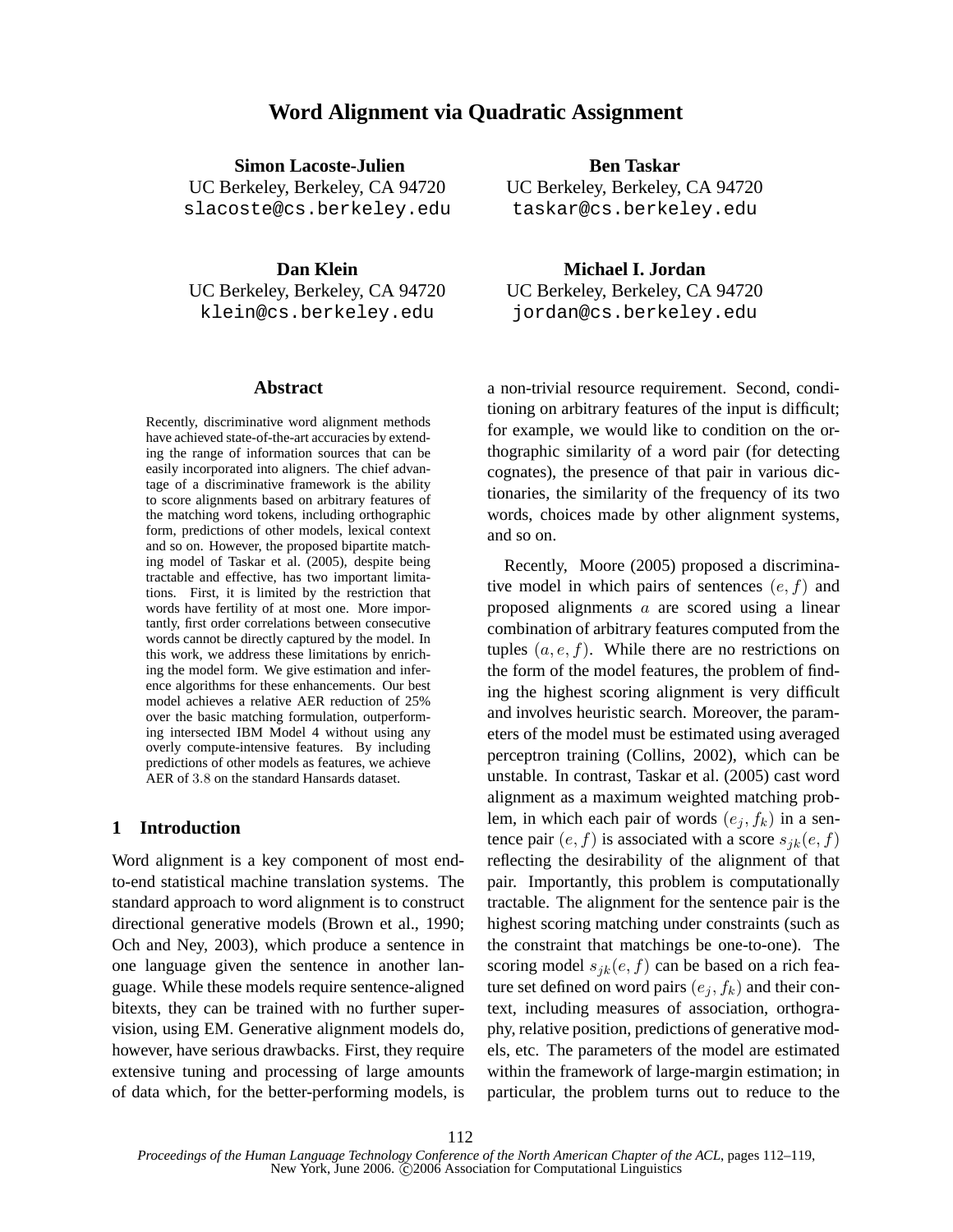solution of a (relatively) small quadratic program (QP). The authors show that large-margin estimation is both more stable and more accurate than perceptron training.

While the bipartite matching approach is a useful first step in the direction of discriminative word alignment, for discriminative approaches to compete with and eventually surpass the most sophisticated generative models, it is necessary to consider more realistic underlying statistical models. Note in particular two substantial limitations of the bipartite matching model of Taskar et al. (2005): words have fertility of at most one, and there is no way to incorporate pairwise interactions among alignment decisions. Moving beyond these limitations—while retaining computational tractability—is the next major challenge for discriminative word alignment.

In this paper, we show how to overcome both limitations. First, we introduce a parameterized model that penalizes different levels of fertility. While this extension adds very useful expressive power to the model, it turns out not to increase the computational complexity of the aligner, for either the prediction or the parameter estimation problem. Second, we introduce a more thoroughgoing extension which incorporates first-order interactions between alignments of consecutive words into the model. We do this by formulating the alignment problem as a quadratic assignment problem (QAP), where in addition to scoring individual edges, we also define scores of pairs of edges that connect consecutive words in an alignment. The predicted alignment is the highest scoring quadratic assignment.

QAP is an NP-hard problem, but in the range of problem sizes that we need to tackle the problem can be solved efficiently. In particular, using standard off-the-shelf integer program solvers, we are able to solve the QAP problems in our experiments in under a second. Moreover, the parameter estimation problem can also be solved efficiently by making use of a linear relaxation of QAP for the min-max formulation of large-margin estimation (Taskar, 2004).

We show that these two extensions yield significant improvements in error rates when compared to the bipartite matching model. The addition of a fertility model improves the AER by 0.4. Modeling first-order interactions improves the AER by 1.8. Combining the two extensions results in an improvement in AER of 2.3, yielding alignments of better quality than intersected IBM Model 4. Moreover, including predictions of bi-directional IBM Model 4 and model of Liang et al. (2006) as features, we achieve an absolute AER of 3.8 on the English-French Hansards alignment task—the best AER result published on this task to date.

#### **2 Models**

We begin with a quick summary of the maximum weight bipartite matching model in (Taskar et al., 2005). More precisely, nodes  $V = V^s \cup V^t$  correspond to words in the "source"  $(\mathcal{V}^s)$  and "target"  $(\mathcal{V}^t)$  sentences, and edges  $\mathcal{E} = \{jk : j \in \mathcal{E}\}$  $\mathcal{V}^{s}, k \in \mathcal{V}^{t}$  correspond to alignments between word pairs.<sup>1</sup> The edge weights  $s_{ik}$  represent the degree to which word  $j$  in one sentence can be translated using the word  $k$  in the other sentence. The predicted alignment is chosen by maximizing the sum of edge scores. A matching is represented using a set of binary variables  $y_{jk}$  that are set to 1 if word j is assigned to word  $k$  in the other sentence, and 0 otherwise. The score of an assignment is the sum of edge scores:  $s(\mathbf{y}) = \sum_{jk} s_{jk} y_{jk}$ . For simplicity, let us begin by assuming that each word aligns to one or zero words in the other sentence; we revisit the issue of fertility in the next section. The maximum weight bipartite matching problem,  $\arg \max_{\mathbf{v} \in \mathcal{V}} s(\mathbf{y})$ , can be solved using combinatorial algorithms for mincost max-flow, expressed in a linear programming (LP) formulation as follows:

$$
\max_{0 \le z \le 1} \sum_{j_k \in \mathcal{E}} s_{jk} z_{jk} \qquad (1)
$$
\n
$$
\text{s.t.} \sum_{j \in \mathcal{V}^s} z_{jk} \le 1, \ \forall k \in \mathcal{V}^t;
$$
\n
$$
\sum_{k \in \mathcal{V}^t} z_{jk} \le 1, \ \forall j \in \mathcal{V}^s,
$$

where the continuous variables  $z_{jk}$  are a relaxation of the corresponding binary-valued variables  $y_{ik}$ . This LP is guaranteed to have integral (and hence optimal) solutions for any scoring function  $s(y)$  (Schrijver, 2003). Note that although the above LP can be used to compute alignments, combinatorial algorithms are generally more efficient. For

<sup>&</sup>lt;sup>1</sup>The source/target designation is arbitrary, as the models considered below are all symmetric.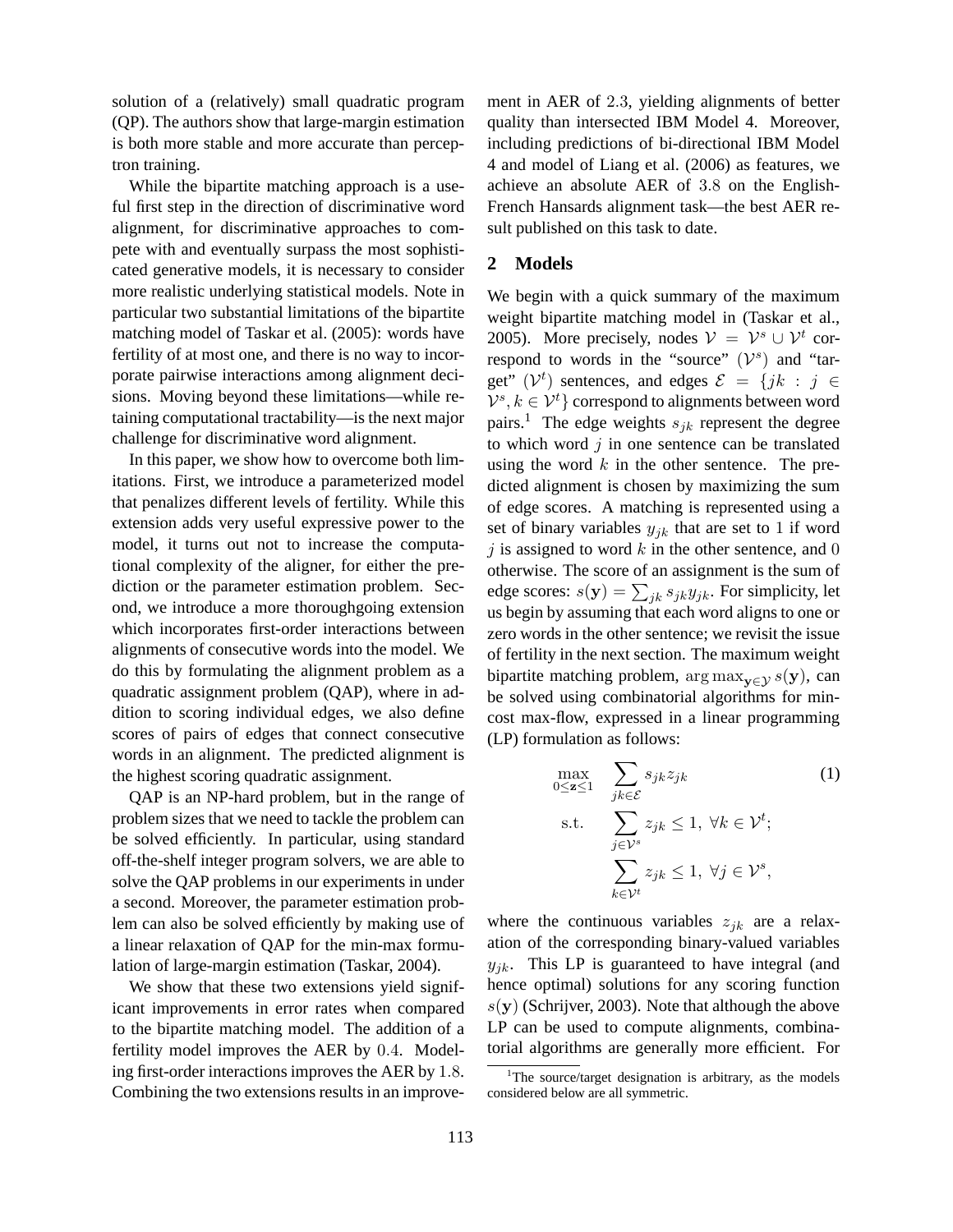

Figure 2: An example fragment that requires fertility greater than one to correctly label. (a) The guess of the baseline M model. (b) The guess of the M+F fertility-augmented model.

example, in Figure 1(a), we show a standard construction for an equivalent min-cost flow problem. However, we build on this LP to develop our extensions to this model below. Representing the prediction problem as an LP or an integer LP provides a precise (and concise) way of specifying the model and allows us to use the large-margin framework of Taskar (2004) for parameter estimation described in Section 3.

For a sentence pair x, we denote position pairs by  $x_{jk}$  and their scores as  $s_{jk}$ . We let  $s_{jk} = \mathbf{w}^\top \mathbf{f}(\mathbf{x}_{jk})$ for some user provided feature mapping f and abbreviate  $\mathbf{w}^\top \mathbf{f}(\mathbf{x}, \mathbf{y}) = \sum_{jk} y_{jk} \mathbf{w}^\top \mathbf{f}(\mathbf{x}_{jk})$ . We can include in the feature vector the identity of the two words, their relative positions in their respective sentences, their part-of-speech tags, their string similarity (for detecting cognates), and so on.

### **2.1 Fertility**

An important limitation of the model in Eq. (1) is that in each sentence, a word can align to at most one word in the translation. Although it is common that words have gold fertility zero or one, it is certainly not always true. Consider, for example, the bitext fragment shown in Figure 2(a), where *backbone* is aligned to the phrase *épine dorsal*. In this figure, outlines are gold alignments, square for sure alignments, round for possibles, and filled squares are target alignments (for details on gold alignments, see Section 4). When considering only the sure alignments on the standard Hansards dataset, 7 percent of the word occurrences have fertility 2, and 1 percent have fertility 3 and above; when considering the possible alignments high fertility is much more common—31 percent of the words have fertility 3 and above.

One simple fix to the original matching model is to increase the right hand sides for the constraints in Eq. (1) from 1 to  $D$ , where  $D$  is the maximum allowed fertility. However, this change results in an undesirable bimodal behavior, where maximum weight solutions either have all words with fertility 0 or D, depending on whether most scores  $s_{ik}$ are positive or negative. For example, if scores tend to be positive, most words will want to collect as many alignments as they are permitted. What the model is missing is a means for encouraging the common case of low fertility (0 or 1), while allowing higher fertility when it is licensed. This end can be achieved by introducing a penalty for having higher fertility, with the goal of allowing that penalty to vary based on features of the word in question (such as its frequency or identity).

In order to model such a penalty, we introduce indicator variables  $z_{di\bullet}$  (and  $z_{d\bullet k}$ ) with the intended meaning: node  $j$  has fertility of at least  $d$  (and node  $k$  has fertility of at least  $d$ ). In the following LP, we introduce a penalty of  $\sum_{2\leq d\leq D} s_{dj}\bullet z_{dj}\bullet$  for fertility of node j, where each term  $s_{dj\bullet} \geq 0$  is the penalty increment for increasing the fertility from  $d - 1$  to d:

$$
\max_{0 \leq \mathbf{z} \leq 1} \sum_{jk \in \mathcal{E}} s_{jk} z_{jk} \tag{2}
$$
\n
$$
- \sum_{j \in \mathcal{V}^s, 2 \leq d \leq D} s_{dj \bullet} z_{dj \bullet} - \sum_{k \in \mathcal{V}^t, 2 \leq d \leq D} s_{d \bullet k} z_{d \bullet k}
$$

s.t. 
$$
\sum_{j \in \mathcal{V}^s} z_{jk} \le 1 + \sum_{2 \le d \le D} z_{d\bullet k}, \quad \forall k \in \mathcal{V}^t;
$$

$$
\sum_{k \in \mathcal{V}^t} z_{jk} \le 1 + \sum_{2 \le d \le D} z_{d\bullet k}, \quad \forall j \in \mathcal{V}^s.
$$

We can show that this LP always has integral solutions by a reduction to a min-cost flow problem. The construction is shown in Figure 1(b). To ensure that the new variables have the intended semantics, we need to make sure that  $s_{dj \bullet} \leq s_{d'j \bullet}$  if  $d \leq d'$ , so that the lower cost  $z_{di\bullet}$  is used before the higher cost  $z_{d'j\bullet}$  to increase fertility. This restriction im-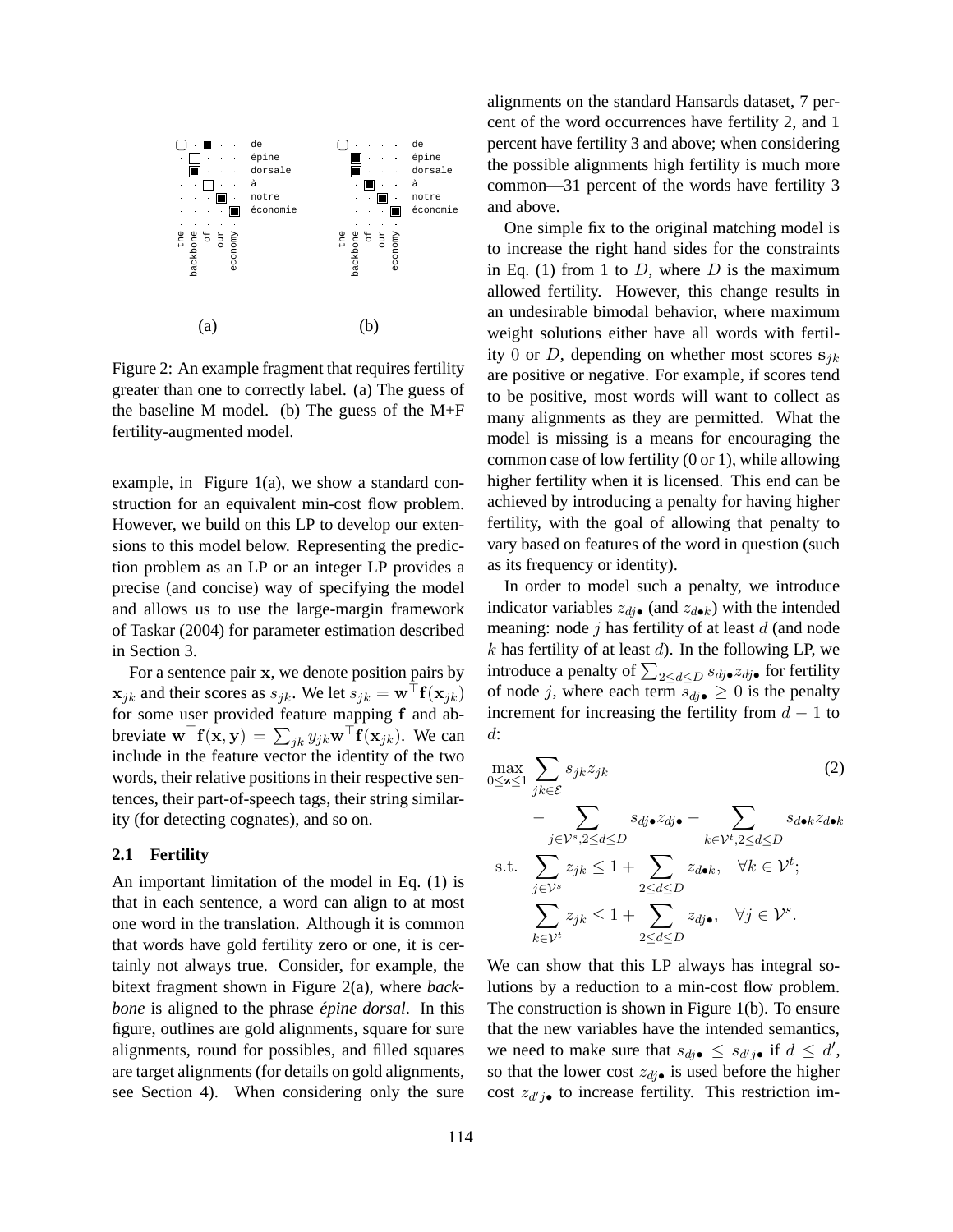

Figure 1: (a) Maximum weight bipartite matching as min-cost flow. Diamond-shaped nodes represent flow source and sink. All edge capacities are 1, with edges between round nodes  $(j, k)$  have cost  $-s<sub>ik</sub>$ , edges from source and to sink have cost 0. (b) Expanded min-cost flow graph with new edges from source and to sink that allow fertility of up to 3. The capacities of the new edges are 1 and the costs are 0 for solid edges from source and to sink,  $s_{2j\bullet}$ ,  $s_{2\bullet k}$  for dashed edges, and  $s_{3j\bullet}$ ,  $s_{3\bullet k}$  for dotted edges. (c) Three types of pairs of edges included in the QAP model, where the nodes on both sides correspond to consecutive words.



Figure 3: An example fragment with a monotonic gold alignment. (a) The guess of the baseline M model. (b) The guess of the M+Q quadratic model.

plies that the penalty must be monotonic and convex as a function of the fertility.

To anticipate the results that we report in Section 4, adding fertility to the basic matching model makes the target alignment of the *backbone* example feasible and, in this case, the model correctly labels this fragment as shown in Figure 2(b).

#### **2.2 First-order interactions**

An even more significant limitation of the model in Eq. (1) is that the edges interact only indirectly through the competition induced by the constraints. Generative alignment models like the HMM model (Vogel et al., 1996) and IBM models 4 and above (Brown et al., 1990; Och and Ney, 2003) directly model correlations between alignments of consecutive words (at least on one side). For example, Figure 3 shows a bitext fragment whose gold alignment is strictly monotonic. This monotonicity is quite common  $-46%$  of the words in the handaligned data diagonally follow a previous alignment in this way. We can model the common local alignment configurations by adding bonuses for pairs of edges. For example, strictly monotonic alignments can be encouraged by boosting the scores of edges of the form  $\langle (j, k), (j + 1, k + 1) \rangle$ . Another trend, common in English-French translation (7% on the hand-aligned data), is the local inversion of nouns and adjectives, which typically involves a pair of edges  $\langle (j, k + 1), (j + 1, k) \rangle$ . Finally, a word in one language is often translated as a phrase (consecutive sequence of words) in the other language. This pattern involves pairs of edges with the same origin on one side:  $\langle (j, k), (j, k+1) \rangle$  or  $\langle (j, k), (j+1, k) \rangle$ . All three of these edge pair patterns are shown in Figure 1(c). Note that the set of such edge pairs  $Q =$  ${jklm : |j - l| \leq 1, |k - m| \leq 1}$  is of linear size in the number of edges.

Formally, we add to the model variables  $z_{iklm}$ which indicate whether both edge  $jk$  and  $lm$  are in the alignment. We also add a corresponding score  $s_{iklm}$ , which we assume to be non-negative, since the correlations we described are positive. (Negative scores can also be used, but the resulting formulation we present below would be slightly different.) To enforce the semantics  $z_{jklm} = z_{jk}z_{lm}$ , we use a pair of constraints  $z_{jklm} \leq z_{jk}; z_{jklm} \leq z_{lm}.$ Since  $s_{jklm}$  is positive, at the optimum,  $z_{jklm}$  =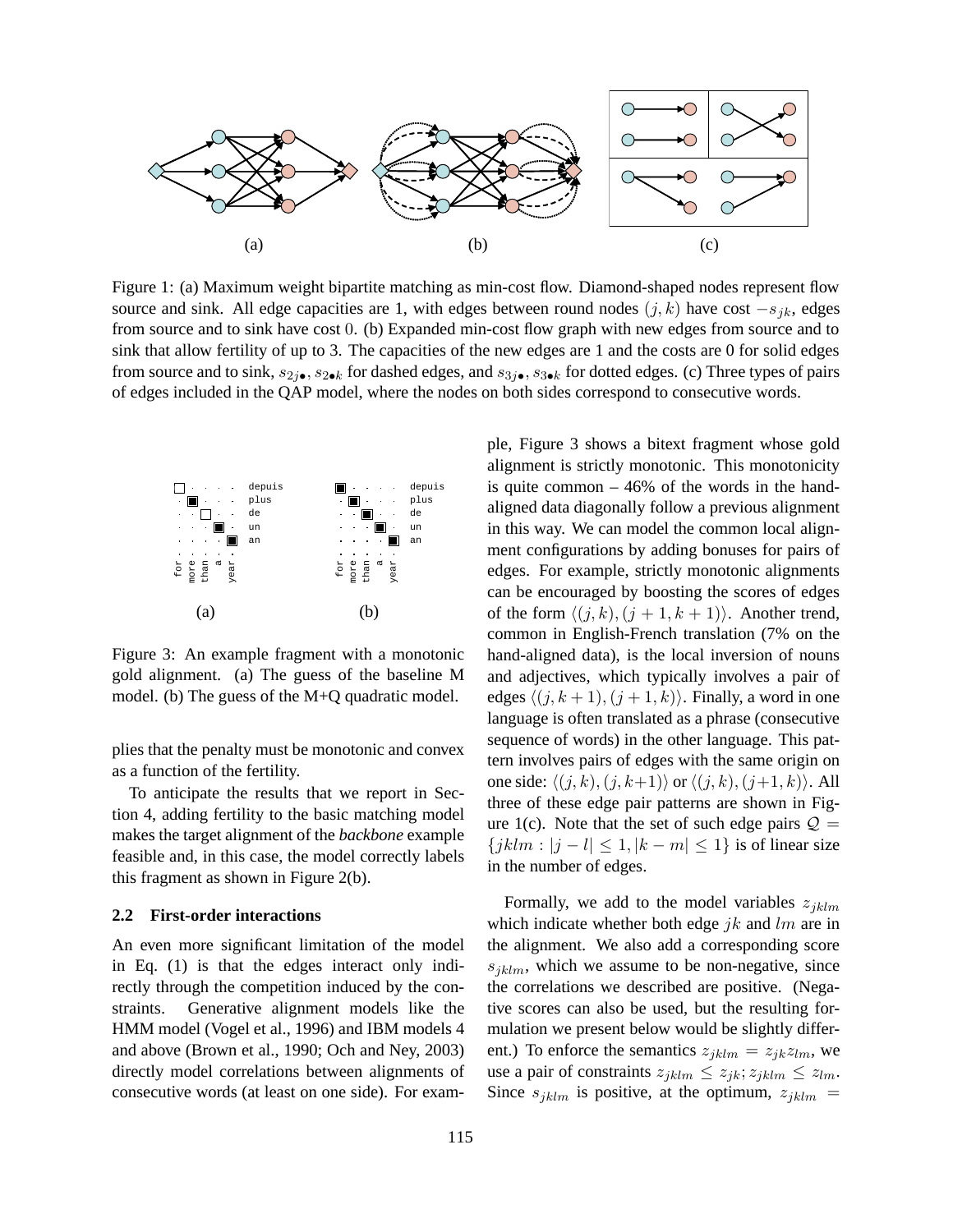$\min(z_{jk}, z_{lm})$ . If in addition  $z_{jk}, z_{lm}$  are integral (0 or 1), then  $z_{jklm} = z_{jk}z_{lm}$ . Hence, solving the following LP as an integer linear program will find the optimal quadratic assignment for our model:

$$
\max_{0 \leq z \leq 1} \sum_{jk \in \mathcal{E}} s_{jk} z_{jk} + \sum_{jklm \in \mathcal{Q}} s_{jklm} z_{jklm}
$$
\ns.t.

\n
$$
\sum_{j \in \mathcal{V}^s} z_{jk} \leq 1, \forall k \in \mathcal{V}^t;
$$
\n
$$
\sum_{k \in \mathcal{V}^t} z_{jk} \leq 1, \forall j \in \mathcal{V}^s;
$$
\n
$$
z_{jklm} \leq z_{jk}, \quad z_{jklm} \leq z_{lm}, \forall jklm \in \mathcal{Q}.
$$
\n(3)

Note that we can also combine this extension with the fertility extension described above.

To once again anticipate the results presented in Section 4, the baseline model of Taskar et al. (2005) makes the prediction given in Figure 3(a) because the two missing alignments are atypical translations of common words. With the addition of edge pair features, the overall monotonicity pushes the alignment to that of Figure 3(b).

### **3 Parameter estimation**

To estimate the parameters of our model, we follow the large-margin formulation of Taskar (2004). Our input is a set of training instances  $\{(\mathbf{x}_i, \mathbf{y}_i)\}_{i=1}^m$ , where each instance consists of a sentence pair  $x_i$ and a target alignment  $y_i$ . We would like to find parameters w that predict correct alignments on the training data:  $\mathbf{y}_i = \argmax \mathbf{w}^\top \mathbf{f}(\mathbf{x}_i, \bar{\mathbf{y}}_i)$  for each  $i,$  $\bar{\mathbf{y}}_i{\in}\mathcal{Y}_i$ where  $\mathcal{Y}_i$  is the space of matchings for the sentence pair  $\mathbf{x}_i$ .

In standard classification problems, we typically measure the error of prediction,  $\ell(\mathbf{y}_i, \bar{\mathbf{y}}_i)$ , using the simple 0-1 loss. In structured problems, where we are jointly predicting multiple variables, the loss is often more complex. While the F-measure is a natural loss function for this task, we instead chose a sensible surrogate that fits better in our framework: weighted Hamming distance, which counts the number of variables in which a candidate solution  $\bar{y}$  differs from the target output y, with different penalty for false positives  $(c^+)$  and false negatives  $(c^-)$ :

$$
\ell(\mathbf{y}, \bar{\mathbf{y}}) = \sum_{jk} \left[ c^+(1 - y_{jk}) \bar{y}_{jk} + c^-(1 - \bar{y}_{jk}) y_{jk} \right].
$$

We use an SVM-like hinge upper bound on the loss  $\ell(\mathbf{y}_i, \bar{\mathbf{y}}_i)$ , given by  $\max_{\bar{\mathbf{y}}_i \in \mathcal{Y}_i} [\mathbf{w}^\top \mathbf{f}_i(\bar{\mathbf{y}}_i) +$  $\ell_i(\bar{\mathbf{y}}_i) - \mathbf{w}^\top \mathbf{f}_i(\mathbf{y}_i)$ , where  $\ell_i(\bar{\mathbf{y}}_i) = \ell(\mathbf{y}_i, \bar{\mathbf{y}}_i)$ , and  $\mathbf{f}_i(\bar{\mathbf{y}}_i) = \mathbf{f}(\mathbf{x}_i, \bar{\mathbf{y}}_i)$ . Minimizing this upper bound encourages the true alignment  $y_i$  to be optimal with respect to w for each instance i:

$$
\min_{||\mathbf{w}|| \leq \gamma} \sum_{i} \max_{\bar{\mathbf{y}}_i \in \mathcal{Y}_i} [\mathbf{w}^\top \mathbf{f}_i(\bar{\mathbf{y}}_i) + \ell_i(\bar{\mathbf{y}}_i)] - \mathbf{w}^\top \mathbf{f}_i(\mathbf{y}_i),
$$

where  $\gamma$  is a regularization parameter.

In this form, the estimation problem is a mixture of continuous optimization over w and combinatorial optimization over  $y_i$ . In order to transform it into a more standard optimization problem, we need a way to efficiently handle the *loss-augmented in-* $\emph{ference}, \ \max_{\bar{\textbf{y}}_i \in \mathcal{Y}_i} [\textbf{w}^\top \textbf{f}_i(\bar{\textbf{y}}_i) + \ell_i(\bar{\textbf{y}}_i)].$  This optimization problem has precisely the same form as the prediction problem whose parameters we are trying to learn —  $\max_{\bar{\mathbf{y}}_i \in \mathcal{Y}_i} \mathbf{w}^\top \mathbf{f}_i(\bar{\mathbf{y}}_i)$  — but with an additional term corresponding to the loss function. Our assumption that the loss function decomposes over the edges is crucial to solving this problem. We omit the details here, but note that we can incorporate the loss function into the LPs for various models we described above and "plug" them into the large-margin formulation by converting the estimation problem into a quadratic problem (QP) (Taskar, 2004). This QP can be solved using any off-the-shelf solvers, such as MOSEK or CPLEX.<sup>2</sup> An important difference that comes into play for the estimation of the quadratic assignment models in Equation (3) is that inference involves solving an integer linear program, not just an LP. In fact the LP is a relaxation of the integer LP and provides an upper bound on the value of the highest scoring assignment. Using the LP relaxation for the large-margin QP formulation is an approximation, but as our experiments indicate, this approximation is very effective. At testing time, we use the integer LP to predict alignments. We have also experimented with using just the LP relaxation at testing time and then independently rounding each fractional edge value, which actually incurs no loss in alignment accuracy, as we discuss below.

 $2$ When training on 200 sentences, the QP we obtain contains roughly 700K variables and 300K constraints and is solved in roughly 10 minutes on a 2.8 GHz Pentium 4 machine. Aligning the whole training set with the flow formulation takes a few seconds, whereas using the integer programming (for the QAP formulation) takes 1-2 minutes.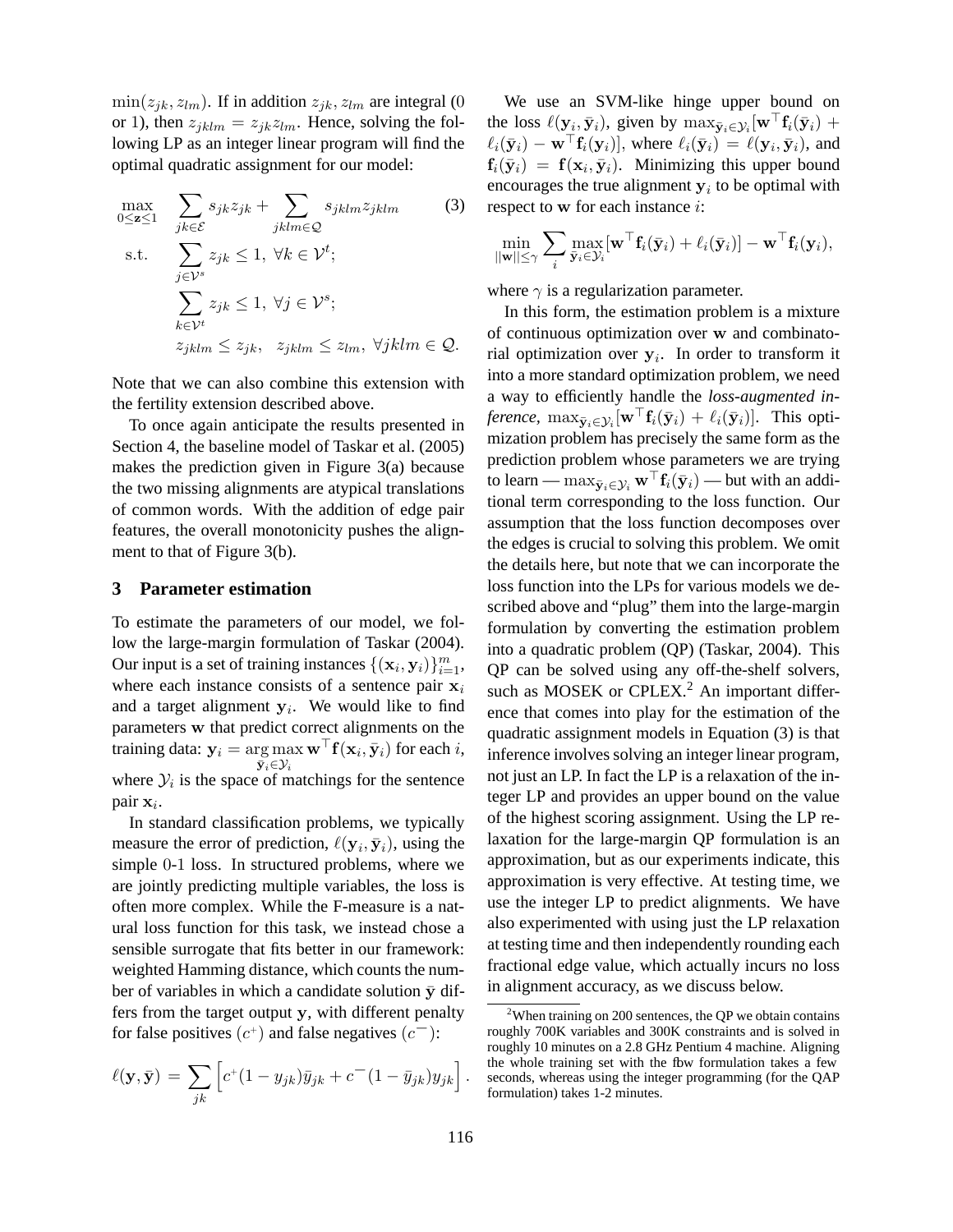

Figure 4: An example fragment with several multiple fertility sure alignments. (a) The guess of the M+Q model with maximum fertility of one. (b) The guess of the  $M+Q+F$  quadratic model with fertility two permitted. (c) The guess of the  $M+Q+F$  model with lexical fertility features.

# **4 Experiments**

We applied our algorithms to word-level alignment using the English-French Hansards data from the 2003 NAACL shared task (Mihalcea and Pedersen, 2003). This corpus consists of 1.1M automatically aligned sentences, and comes with a validation set of 37 sentence pairs and a test set of 447 sentences. The validation and test sentences have been hand-aligned (see Och and Ney (2003)) and are marked with both *sure* and *possible* alignments. Using these alignments, *alignment error rate* (AER) is calculated as:

$$
\left(1 - \frac{|A \cap S| + |A \cap P|}{|A| + |S|}\right) \times 100\%.
$$

Here,  $A$  is a set of proposed index pairs,  $S$  is the sure gold pairs, and  $P$  is the possible gold pairs. For example, in Figure 4, proposed alignments are shown against gold alignments, with open squares for sure alignments, rounded open squares for possible alignments, and filled black squares for proposed alignments.

The input to our algorithm is a small number of labeled examples. In order to make our results more comparable with Moore (2005), we split the original set into 200 training examples and 247 test examples. We also trained on only the first 100 to make our results more comparable with the experiments of Och and Ney (2003), in which IBM model

4 was tuned using 100 sentences. In all our experiments, we used a structured loss function that penalized false negatives 10 times more than false positives, where the value of 10 was picked by using a validation set. The regularization parameter  $\gamma$  was also chosen using the validation set.

#### **4.1 Features and results**

We parameterized all scoring functions  $s_{ik}$ ,  $s_{di\bullet}$ ,  $s_{d\bullet k}$  and  $s_{iklm}$  as weighted linear combinations of feature sets. The features were computed from the large unlabeled corpus of 1.1M automatically aligned sentences.

In the remainder of this section we describe the improvements to the model performance as various features are added. One of the most useful features for the basic matching model is, of course, the set of predictions of IBM model 4. However, computing these features is very expensive and we would like to build a competitive model that doesn't require them. Instead, we made significant use of IBM model 2 as a source of features. This model, although not very accurate as a predictive model, is simple and cheap to construct and it is a useful source of features.

**The Basic Matching Model: Edge Features** In the basic matching model of Taskar et al. (2005), called M here, one can only specify features on pairs of word tokens, i.e. alignment edges. These features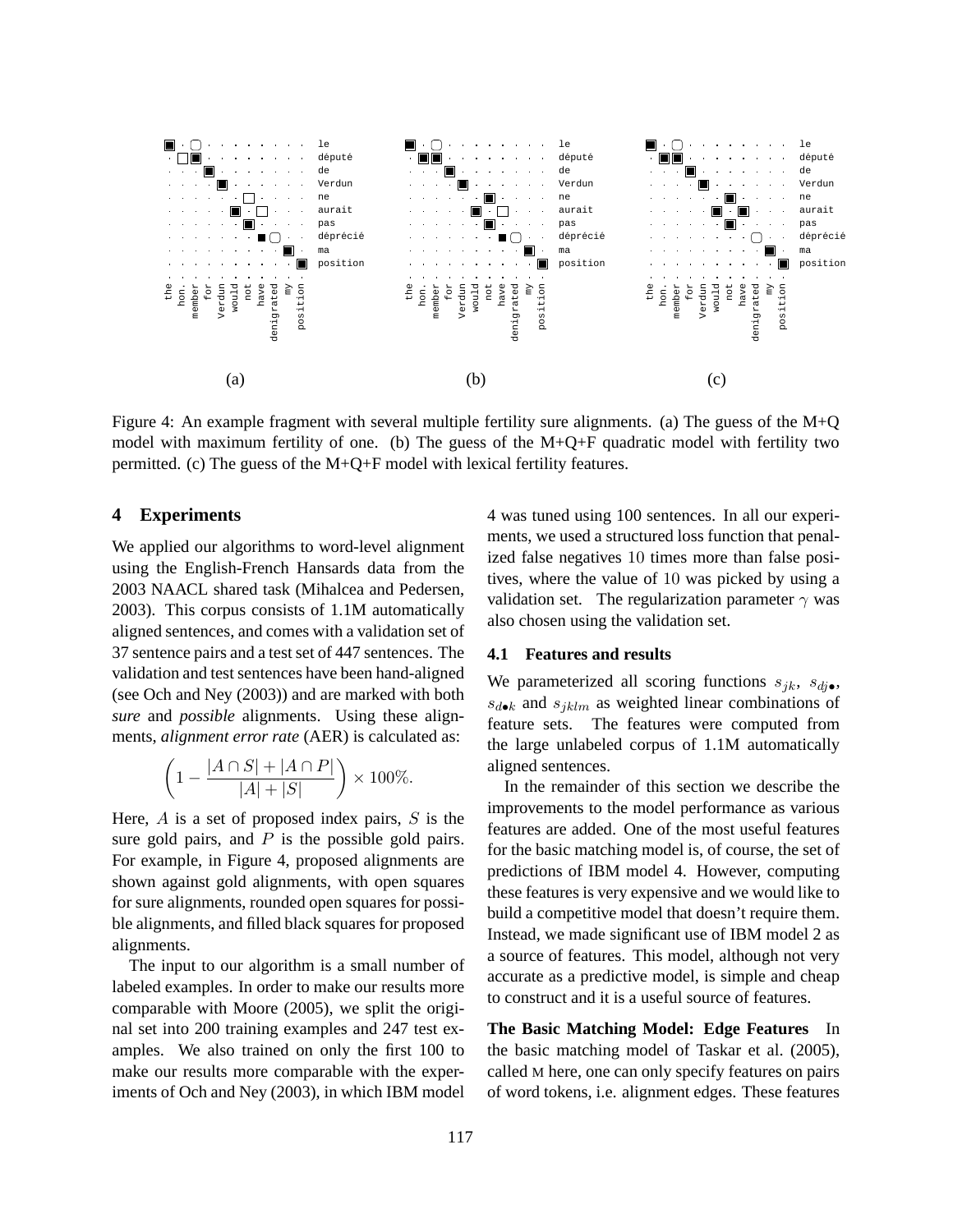include word association, orthography, proximity, etc., and are documented in Taskar et al. (2005). We also augment those features with the predictions of IBM Model 2 run on the training and test sentences. We provided features for model 2 trained in each direction, as well as the intersected predictions, on each edge. By including the IBM Model 2 features, the performance of the model described in Taskar et al. (2005) on our test set (trained on 200 sentences) improves from 10.0 AER to 8.2 AER, outperforming unsymmetrized IBM Model 4 (but not intersected model 4).

As an example of the kinds of errors the baseline M system makes, see Figure 2 (where multiple fertility cannot be predicted), Figure 3 (where a preference for monotonicity cannot be modeled), and Figure 4 (which shows several multi-fertile cases).

**The Fertility Model: Node Features** To address errors like those shown in Figure 2, we increased the maximum fertility to two using the parameterized fertility model of Section 2.1. The model learns costs on the second flow arc for each word via features not of edges but of single words. The score of taking a second match for a word  $w$  was based on the following features: a bias feature, the proportion of times w's type was aligned to two or more words by IBM model 2, and the bucketed frequency of the word type. This model was called M+F. We also included a lexicalized feature for words which were common in our training set: whether  $w$  was ever seen in a multiple fertility alignment (more on this feature later). This enabled the system to learn that certain words, such as the English *not* and French verbs like *aurait* commonly participate in multiple fertility configurations.

Figure 5 show the results using the fertility extension. Adding fertility lowered AER from 8.5 to 8.1, though fertility was even more effective in conjunction with the quadratic features below. The M+F setting was even able to correctly learn some multiple fertility instances which were not seen in the training data, such as those shown in Figure 2.

**The First-Order Model: Quadratic Features** With or without the fertility model, the model makes mistakes such as those shown in Figure 3, where atypical translations of common words are not chosen despite their local support from adjacent edges. In the quadratic model, we can associate features with pairs of edges. We began with features which identify each specific pattern, enabling trends of monotonicity (or inversion) to be captured. We also added to each edge pair the fraction of times that pair's pattern (monotonic, inverted, one to two) occurred according each version of IBM model 2 (forward, backward, intersected).

Figure 5 shows the results of adding the quadratic model. M+Q reduces error over M from 8.5 to 6.7 (and fixes the errors shown in Figure 3). When both the fertility and quadratic extensions were added, AER dropped further, to 6.2. This final model is even able to capture the diamond pattern in Figure 4; the adjacent cycle of alignments is reinforced by the quadratic features which boost adjacency. The example in Figure 4 shows another interesting phenomenon: the multi-fertile alignments for *not* and *député* are learned even without lexical fertility features (Figure 4b), because the Dice coefficients of those words with their two alignees are both high. However the surface association of *aurait* with *have* is much higher than with *would*. If, however, lexical features are added, *would* is correctly aligned as well (Figure 4c), since it is observed in similar periphrastic constructions in the training set.

We have avoided using expensive-to-compute features like IBM model 4 predictions up to this point. However, if these are available, our model can improve further. By adding model 4 predictions to the edge features, we get a relative AER reduction of 27%, from 6.5 to 4.5. By also including as features the posteriors of the model of Liang et al. (2006), we achieve AER of 3.8, and 96.7/95.5 precision/recall.

It is comforting to note that in practice, the burden of running an integer linear program at test time can be avoided. We experimented with using just the LP relaxation and found that on the test set, only about 20% of sentences have fractional solutions and only 0.2% of all edges are fractional. Simple rounding<sup>3</sup> of each edge value in the LP solution achieves the same AER as the integer LP solution, while using about a third of the computation time on average.

<sup>&</sup>lt;sup>3</sup>We slightly bias the system on the recall side by rounding 0.5 up, but this doesn't yield a noticeable difference in the results.